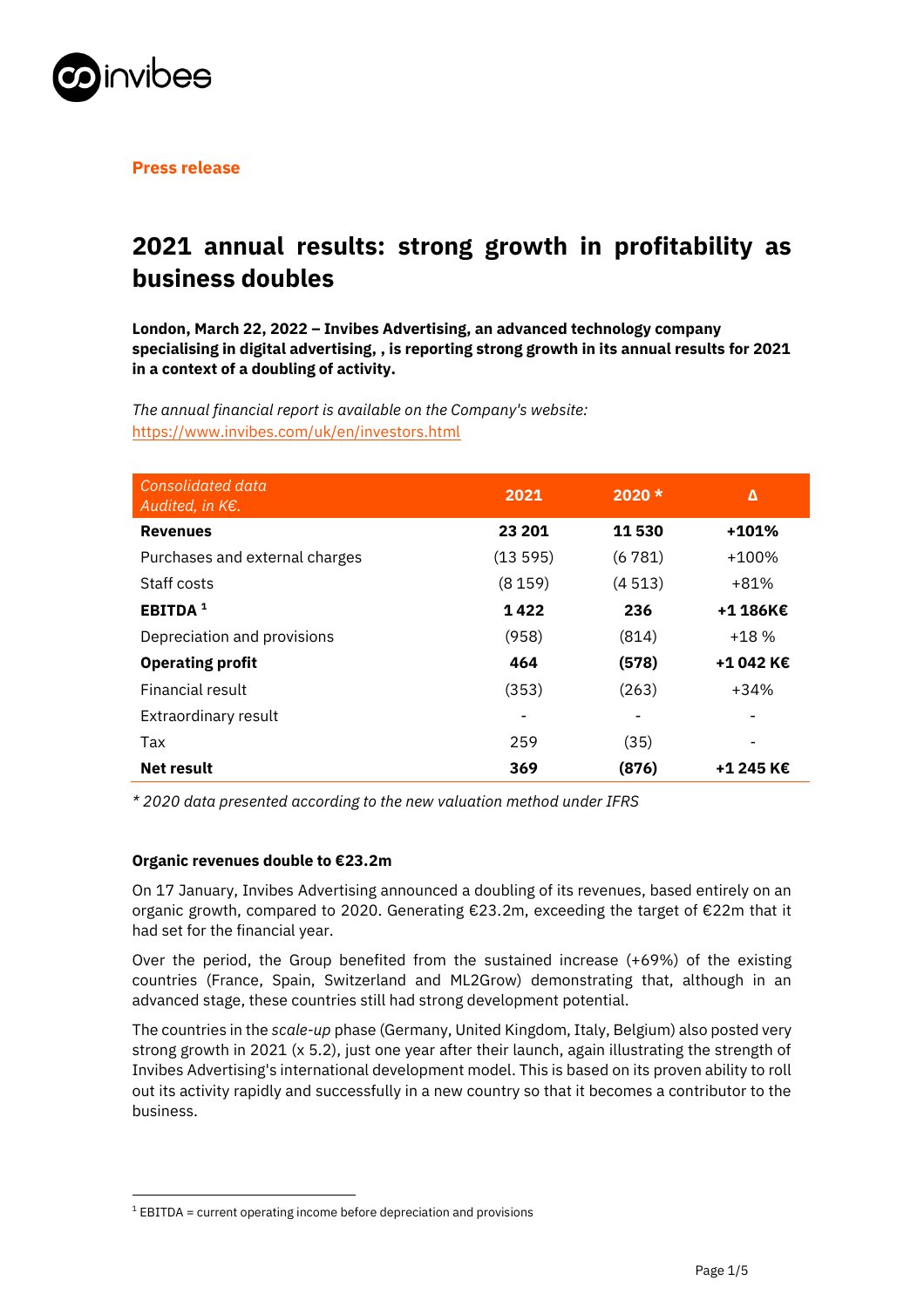

In this respect, the new countries recently opened (Netherlands, Nordic countries, South Africa and UAE), which are currently in the start-up phase, should in turn rapidly gain momentum to contribute to the Group's growth from 2022.

# **Sustained EBITDA growth in 2021**

The strong international expansion recorded by the Group in 2021 was characterised by the continued structuring of teams to support this growth. In total, new recruitments in 2021 brought the total workforce, in full-time equivalence, to 124 in 2021 compared with 84 in 2020.

The Group's experience in successfully launching its business in more than 10 countries worldwide has resulted in a controlled and rigorous management of its cost structure over the period, enabling it to post a sustained increase in EBITDA to €1,422k in 2021 from €236k in 2020.

The breakdown of EBITDA by country maturity is as follows:

| Consolidated data,<br>Audited, in K€.           | 2021   | 2020                     |
|-------------------------------------------------|--------|--------------------------|
| <b>Existing countries</b> <sup>(1)</sup>        |        |                          |
| Turnover                                        | 17802  | 10 504                   |
| EBITDA                                          | 5080   | 2969                     |
| EBITDA margin                                   | 29 %   | 28 %                     |
| $Scale-up^{(2)}$                                |        |                          |
| Turnover                                        | 5379   | 1026                     |
| <b>EBITDA</b>                                   | 579    | (685)                    |
| EBITDA margin                                   | 11%    | na                       |
| <b>New countries (start-ups)</b> <sup>(3)</sup> |        |                          |
| Turnover                                        | 19     |                          |
| EBITDA                                          | (479)  |                          |
| EBITDA margin                                   | na     | $\overline{\phantom{a}}$ |
| Group overheads <sup>(4)</sup>                  | (3758) | (2048)                   |
| <b>Consolidated EBITDA</b>                      | 1422   | 236                      |

(1) France, Spain, Switzerland and ML2GROW

(2) Germany, UK, Italy, Belgium, and Invibes International

(3) Sweden, Norway, Denmark, South Africa, Netherlands, Dubai

(4) General expenses excluding CAPEX

After accounting for depreciation of €958k, Invibes Advertising posted an operating profit of €464k, compared with an operating loss of -€578k in 2020.

Including in 2021 a financial charge of -€354k, and a tax credit of €259k linked to the activation of deferred taxes, the net result is positive at €369k against a net loss of -€876k in 2020.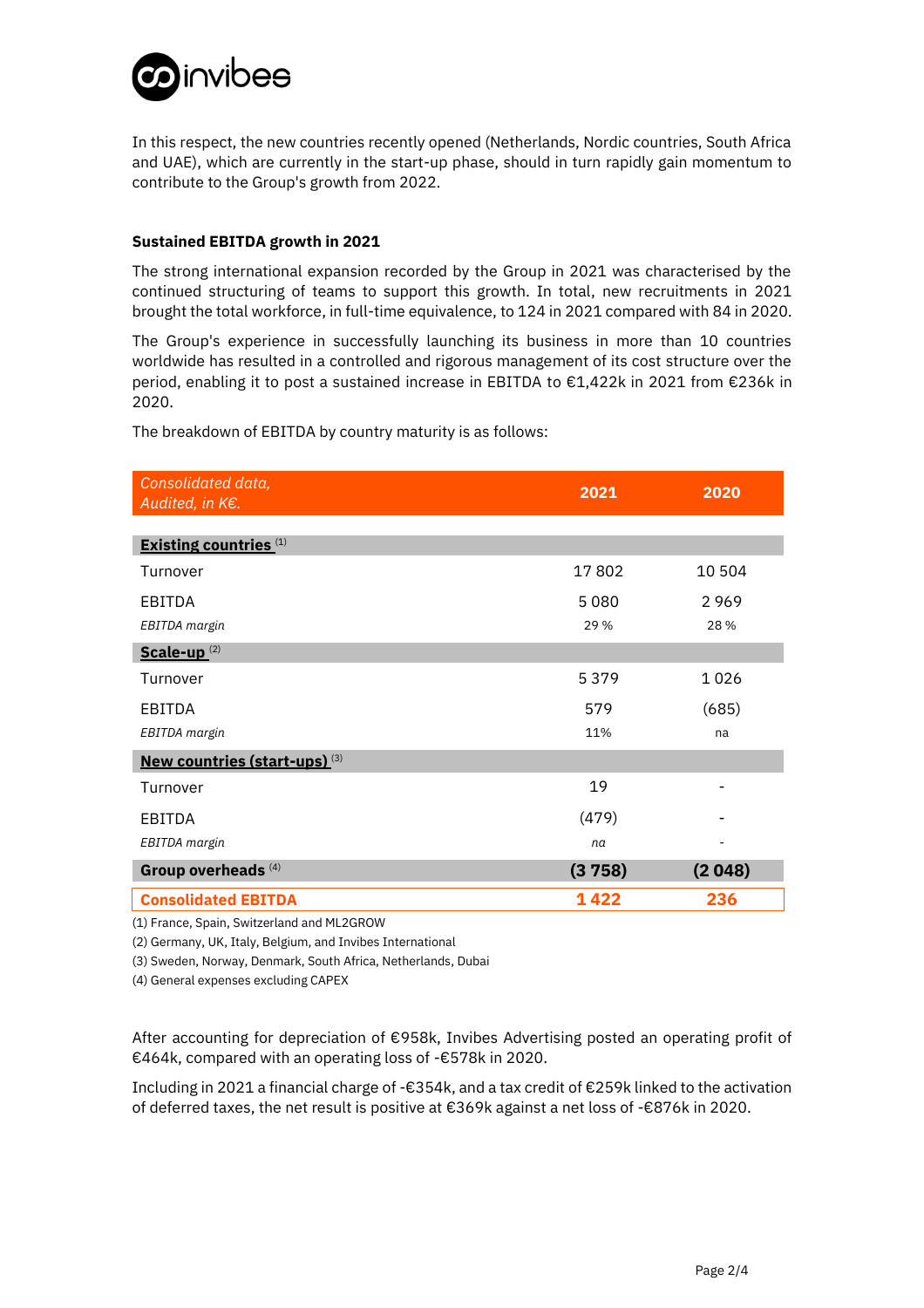

# **Ambition: to reach a turnover of €100 million by 2024**

To continue its development, the Group can rely on a financial structure that includes a net cash position<sup>2</sup> which has more than doubled over the period and amounts to  $\epsilon$ 8.4m at the end of December 2021, compared to €3.9m at the end of 2020. This amount does not include the capital increase of €17m which was successfully completed by private placement last January.

With these strengthened financial resources, the Group has the means to pursue its ambitious roadmap, which is based on six strategic levers:

- − Acceleration of existing countries.
- − Expanding to new countries.
- − Strengthening its technology platform.
- − Deployment of technology services for its strategic clients.
- − The launch of a 100% self-service platform dedicated to SMEs.
- − The development of its subsidiary ML2Grow, which specialises in services to companies for Big Data and artificial intelligence projects.

This offensive strategy should enable Invibes Advertising to reach a turnover of €100m by 2024, representing a weighted average annual growth rate (CAGR) between 2020 and 2024 of around +72%. While a significant proportion of this growth will be achieved through organic growth, it could also include a proportion through external growth.

**Next publication:** Q1 2022 turnover, on 20 April 2022, after the close of trading

# **About Invibes Advertising**

Invibes Advertising is an advanced technology company specialising in digital advertising. Its innovative solutions are based on an in-feed format, integrated into media content.

Invibes is inspired by social media advertising and develops its own technology to help brands better communicate with consumers. Its technology is optimised for delivery on a closed network of media groups, including Bertelsmann, Hearst, Unify, Groupe Marie Claire, Axel Springer, and many others. Clients include major brands such as Mercedes, Samsung, Levi's, and IBM.

Founded in 2011, Invibes Advertising is a listed company on Euronext Growth Paris (Ticker: ALINV - ISIN: BE0974299316). Visit www.invibes.com for more information.

# **Find our latest press releases on:**

https://www.invibes.com/uk/en/investors.html

# **Follow live the latest news from Invibes Advertising:**

**LinkedIn** [@Invibes Advertising](https://www.linkedin.com/company/invibes) **Twitter** [@Invibes\\_adv](https://twitter.com/invibes_adv) 

<sup>&</sup>lt;sup>2</sup> Cash and cash equivalents - non-current financial liabilities